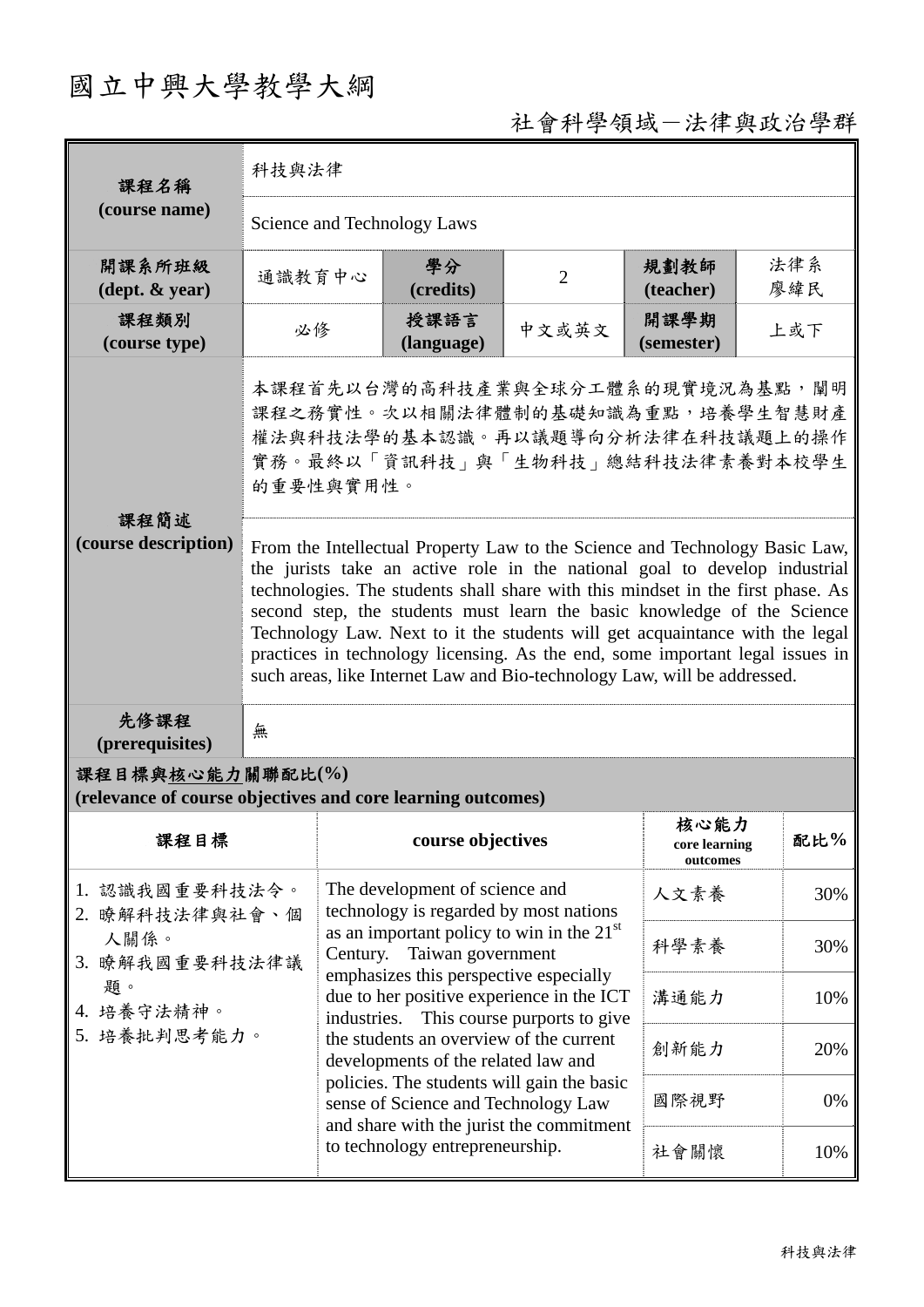### 課程目標之教學方法與評量方法

**(teaching and assessment methods for course objectives)** 

| 教學方法 (teaching methods) | 學習評量方式 (evaluation) |
|-------------------------|---------------------|
| 講授                      | 考試:70%              |
| 討論/報告                   | 作業/報告:30%           |

### 授課內容(單元名稱與內容、習作**/**考試進度、備註)

**(course content and homework/tests schedule)** 

| 週次             | 授<br>課<br>綱<br>大          |
|----------------|---------------------------|
| 1              | 導論:全球分工體系與台灣高科技產業         |
| $\overline{2}$ | 法學概論:科技與人文的最佳對話平台         |
| 3              | 我國法秩序:憲法/行政法、刑法與民法。法律資源介紹 |
| $\overline{4}$ | 多元爭端解決機制:法院體系、仲裁機構與調解機制   |
| 5              | 科技基本法與科技政策:科技立國,以走向21世紀?! |
| 6              | 智慧財產權法總論:打開知識經濟的鑰匙        |
| 7              | 專利法概論:在智慧的火上淋入利益的油        |
| 8              | 商標法概論:從百年招牌到魔幻行銷          |
| 9              | 著作權法概論:要詩詞的芬芳、還是好萊屋的財富?   |
| 10             | 期中考                       |
| 11             | 其他智財法:農業、工業與商業的創新加值       |
| 12             | 專利與商標授權:以契約規劃商業模式         |
| 13             | 網路法律問題:校園網路生活與數位著作權保護     |
| 14             | 網路法律問題:資訊安全--電腦犯罪及網路侵權    |
| 15             | 資訊倫理:資訊隱私權的觀念與應用          |
| 16             | 資訊倫理:創用CC 的理念與運用          |
| 17             | 生物科技與法律:基因隱私權的觀念與應用       |
| 18             | 期末考                       |

## 教科書**&**參考書目(書名、作者、書局、代理商、說明)

**(textbook & other references)**

- 1. 李太正等合著,法學入門,元照出版社。
- 2. Sergio Sismondo, An Introduction to Science and Technology Studies. Blackwell Publishing, 2004。
- 3. Stephen Toulmin, An Introduction to the Philosophy of Science (1953)。
- 4. Stephen Toulmin, The Uses of Argument (1958) 2nd edition 2003: ISBN 0-521-53483-6。
- 5. 劉江彬,智慧財產管理總論-智財管理系列,華泰文化事業股份有限公司,2004-02-01 出 版。